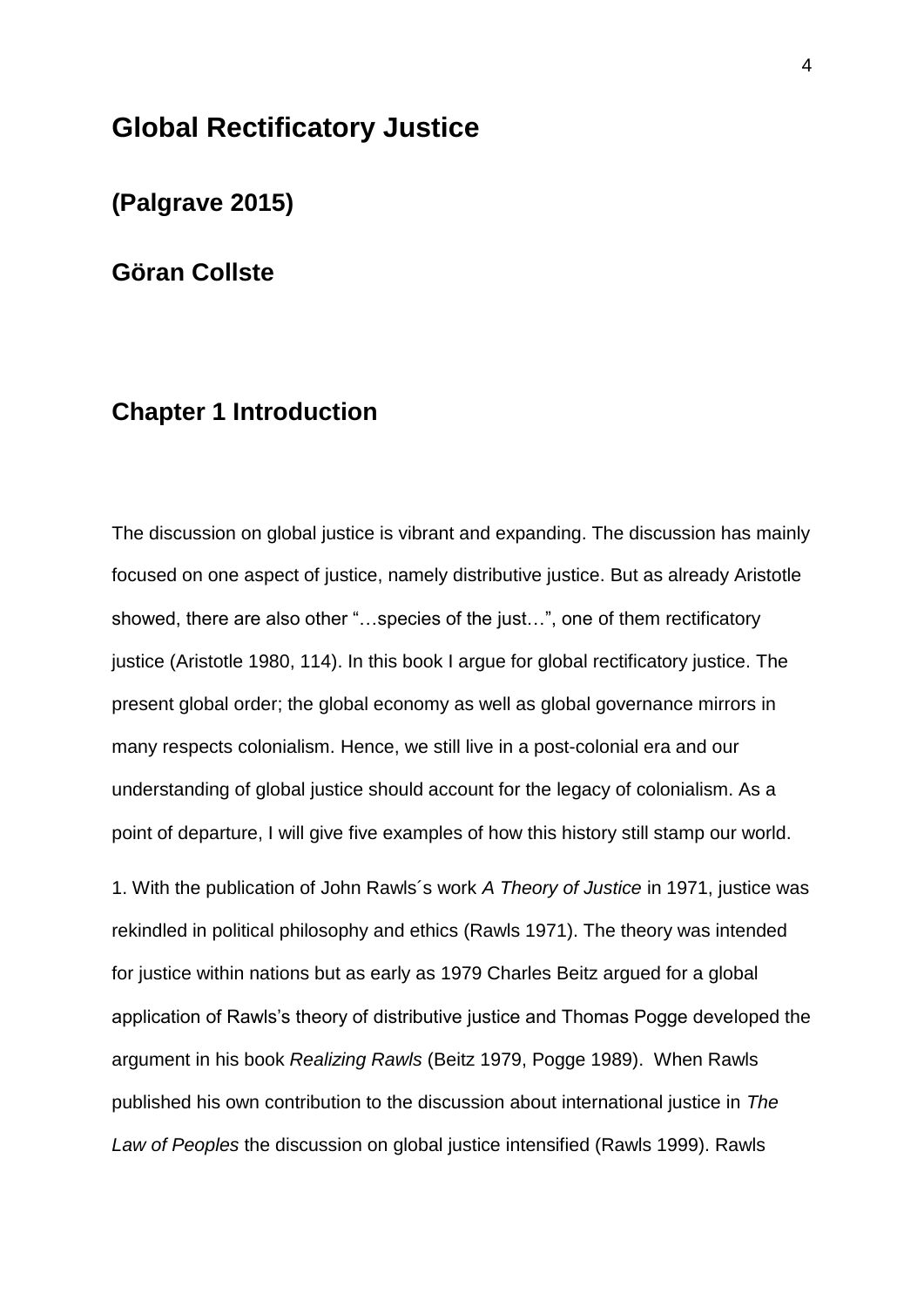limited his discussion to international *political* justice - excluding the so called Difference Principle and thus barring considerations of redistribution of resources in favor of the least advantaged on a global level. This move has been questioned by many (Buchanan 2000, Tan 2004, Caney 2005, Brock 2009). Given the global inequalities and widespread poverty, which persist today, Rawls's limitation is indeed questionable. However, what is striking about the present discussion on global justice is that it is mostly concerned with political justice and global *distributive* justice (Moellendorf 2009, Armstrong 2012, Risse 2012). However, justice is a wider concept than that.

The present borders between rich and poor nations coincide roughly with the historical borders between former colonial powers and their colonies. Is this merely a coincidence or is there a connection between the history of colonialism and the present global inequalities? During colonial times, the economies of the colonies in Asia, Africa and Latin America were adjusted to the interests of the colonial powers. As a consequence of the Spanish and Portuguese exploitation of Latin America, the British, Belgian, Portuguese, German and French of Africa, the British, French, Portuguese and Dutch of Asia, Europe prospered while many colonies sank in despair. What happened during this period in history is well captured in the title of Uruguayan author Eduardo Galeano's book *Las venas abiertas de América Latina (Open Veins of Latin America*) (Galeano 1971). A "blood transfusion" took place from the South to the North.

2. The legacy of colonialism was addressed in the United Nations conferences on racism in Durban 2001 and the follow-up Durban review conference in Geneva 2009. Under General Issues, the final declaration from the Durban conference states: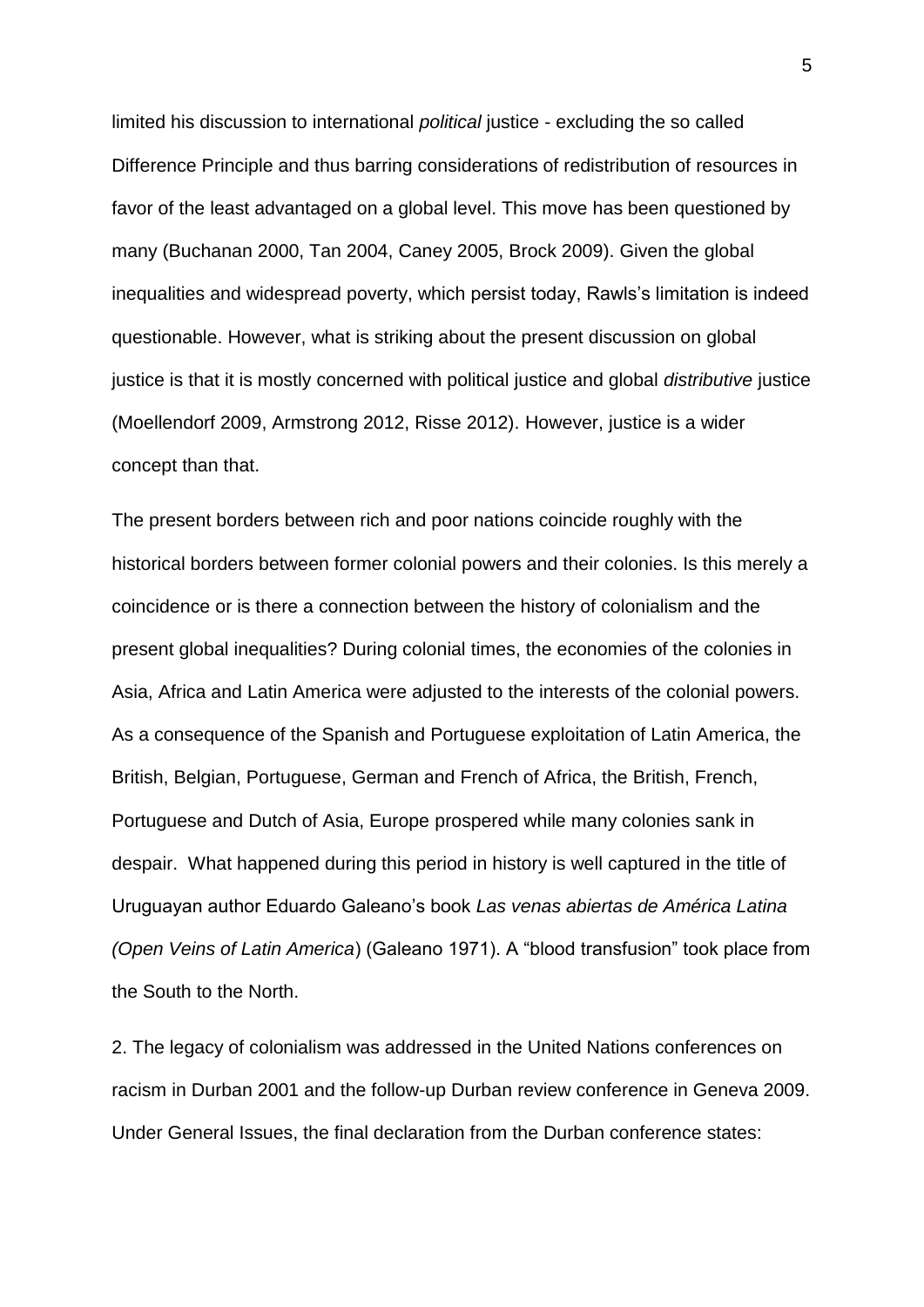14. We recognize that colonialism has led to racism, racial discrimination, xenophobia and related intolerance, and that Africans and people of African descent, and people of Asian descent and indigenous peoples were victims of colonialism and continue to be victims of its consequences. We acknowledge the suffering caused by colonialism and affirm that, wherever and whenever it occurred, it must be condemned and its reoccurrence prevented. We further regret that the effects and persistence of these structures and practices have been among the factors contributing to lasting social and economic inequalities in many parts of the world today; [----]

19. We recognize the negative economic, social and cultural consequences of racism, racial discrimination, xenophobia and related intolerance, which have contributed significantly to the underdevelopment of developing countries and, in particular, of Africa and resolve to free every man, woman and child from the abject and dehumanizing conditions of extreme poverty to which more than one billion of them are currently subjected, to make the right to development a reality for everyone and to free the entire human race from want.

100. We acknowledge and profoundly regret the untold suffering and evils inflicted on millions of men, women and children as a result of slavery, the slave trade, the transatlantic slave trade, apartheid, genocide and past tragedies. We further note that some States have taken the initiative to apologize and have paid reparation, where appropriate, for grave and massive violations committed. [----] (United Nations 2001)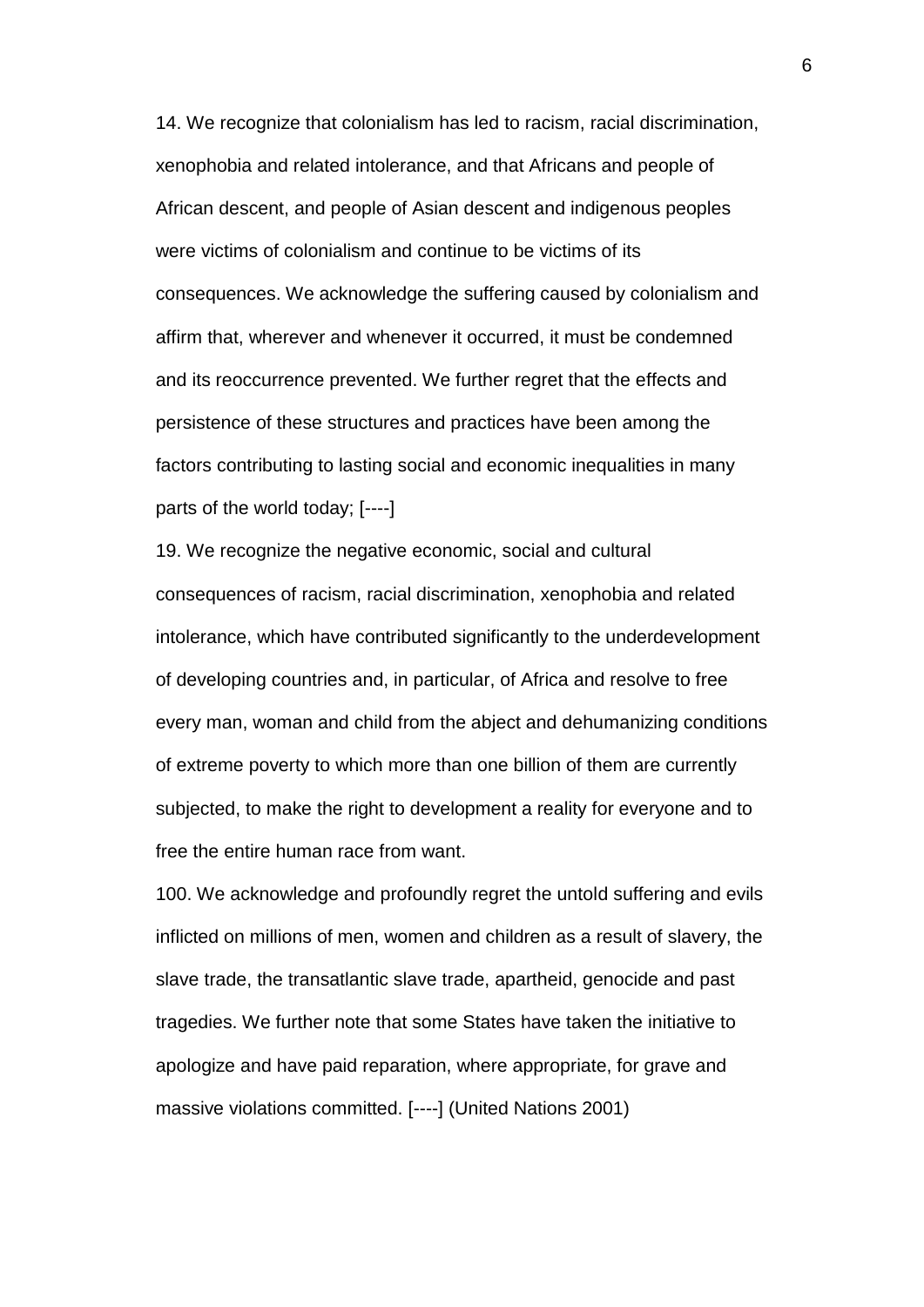The final document from the follow-up conference on racism in April 2009 contains a call for reparations for sufferings during colonial rule. It reads: We

*62. Recalls* that slavery and the slave trade, including the transatlantic slave trade, apartheid, colonialism and genocide must never be forgotten and in this regard welcomes actions undertaken to honour the memory of victims;

63. *Notes* actions of those countries that have, in the context of these past tragedies, expressed remorse, offered apologies, initiated institutionalized mechanisms such as truth and reconciliation commissions and/or restituted cultural artifacts since the adoption of the Durban Declaration and Programme of Action, and calls on those who have not yet contributed to restoring the dignity of the victims to find appropriate ways to do so. [----] (United Nations 2009)

Both declarations emphasized the enduring consequences of colonialism, and in particular, of slavery and the slave trade, the need for remembrance and restoration were highlighted and claims for rectification including compensation to the victims was a hotly debated issue at both conferences.

3. In September 2011 a delegation from the Herero people in Namibia led by Chief Kuiama Riruako arrived in Berlin. The purpose of the visit was to bring home twenty Herero skulls that were brought to Germany after the genocide against the Herero in 1904. "For us it means the return of our relatives, grandmothers and greatgrandfather", Ida Hoffman a member of the committee said to journalists (The Telegraph, 2011).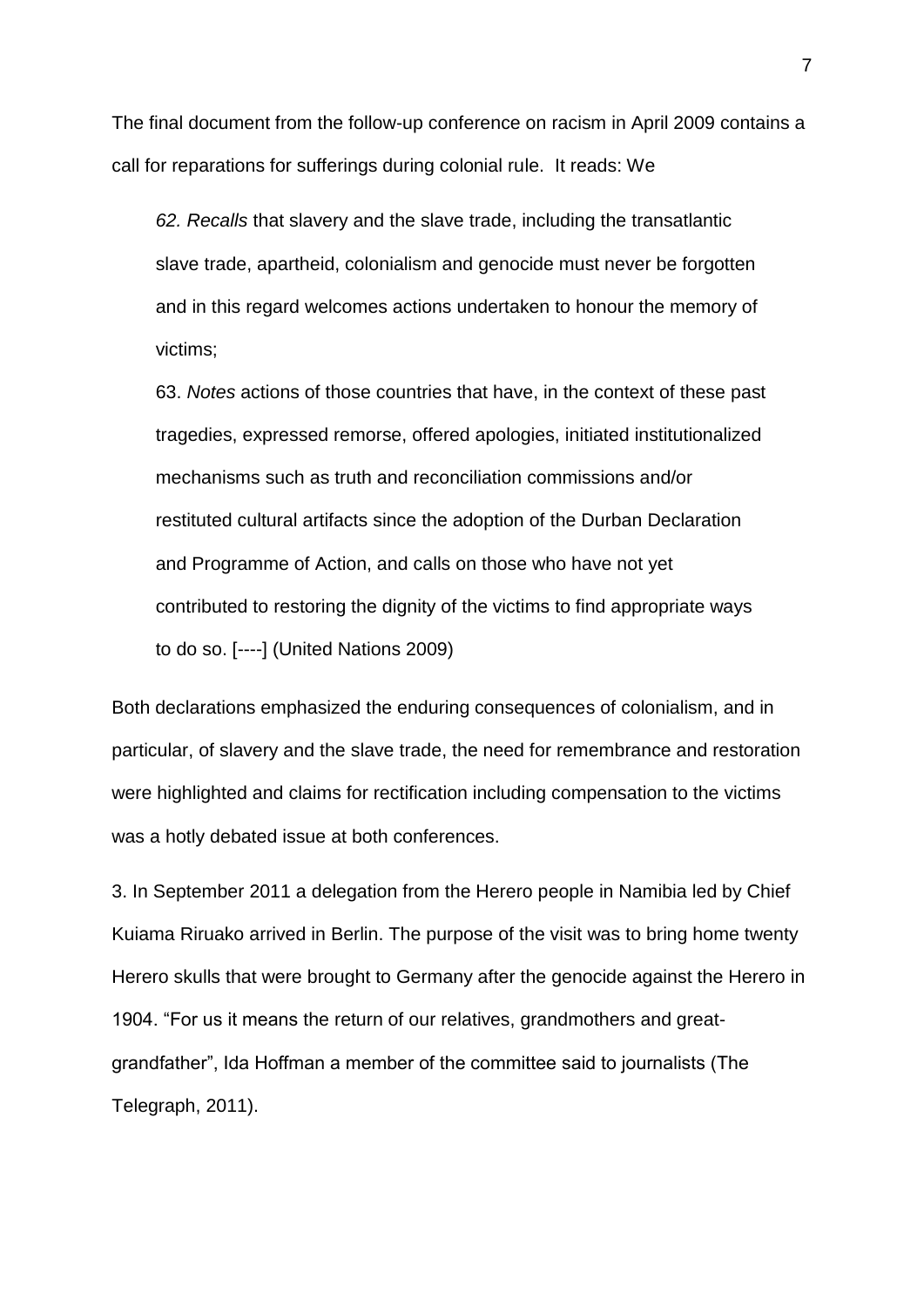The visit of the Herero delegation to Berlin put a spotlight on the massacres committed by German soldiers under the lead of General Lothar von Trotta. Von Trotta was under the command of Emperor Wilhelm II when he ordered the extermination of the Herero nation as retaliation for threats to Germans in South West Africa. Before the massacres, the Herero population was estimated to 80 000, and in three years it went down to 16 000.

The visit of the Herero delegation to Berlin was not the first time descendants of the Herero tribe claimed rectification. When German Chancellor Helmut Kohl visited Namibia in 1995, Herero soldiers presented him with a petition demanding payment for war crimes against the Herero people (Gewald 1999, 1).

Finally, in 2004, on the centenary of the genocide, the German minister for Economic Development and Cooperation Heidemarie Wieczorek-Zeul apologized on behalf of the German government but she ruled out any economical compensation to Namibia or to the descendants of the victims (BBC News 2004).

4. In April 2011 four elderly Kenyans travelled to London. They were some of the thousands of prisoners detained by the British during the war against the Mau-Mau movement in Kenya 1952-1960. The four were victims of castration, torture and rape committed in British detention camps. In a court decision from October 2012 the Kenyans were given the right to sue the British government. The Guardian reported in May 2013:

When the claimants gave evidence at the high court in London last year, Wambugu Wa Nyingi [told how he was detained on Christmas Eve 1952](http://www.guardian.co.uk/world/2012/jul/17/kenyan-torture-victims-give-evidence) and held for nine years, much of the time in handcuffs. He was beaten unconscious during a particularly notorious massacre at a camp at Hola in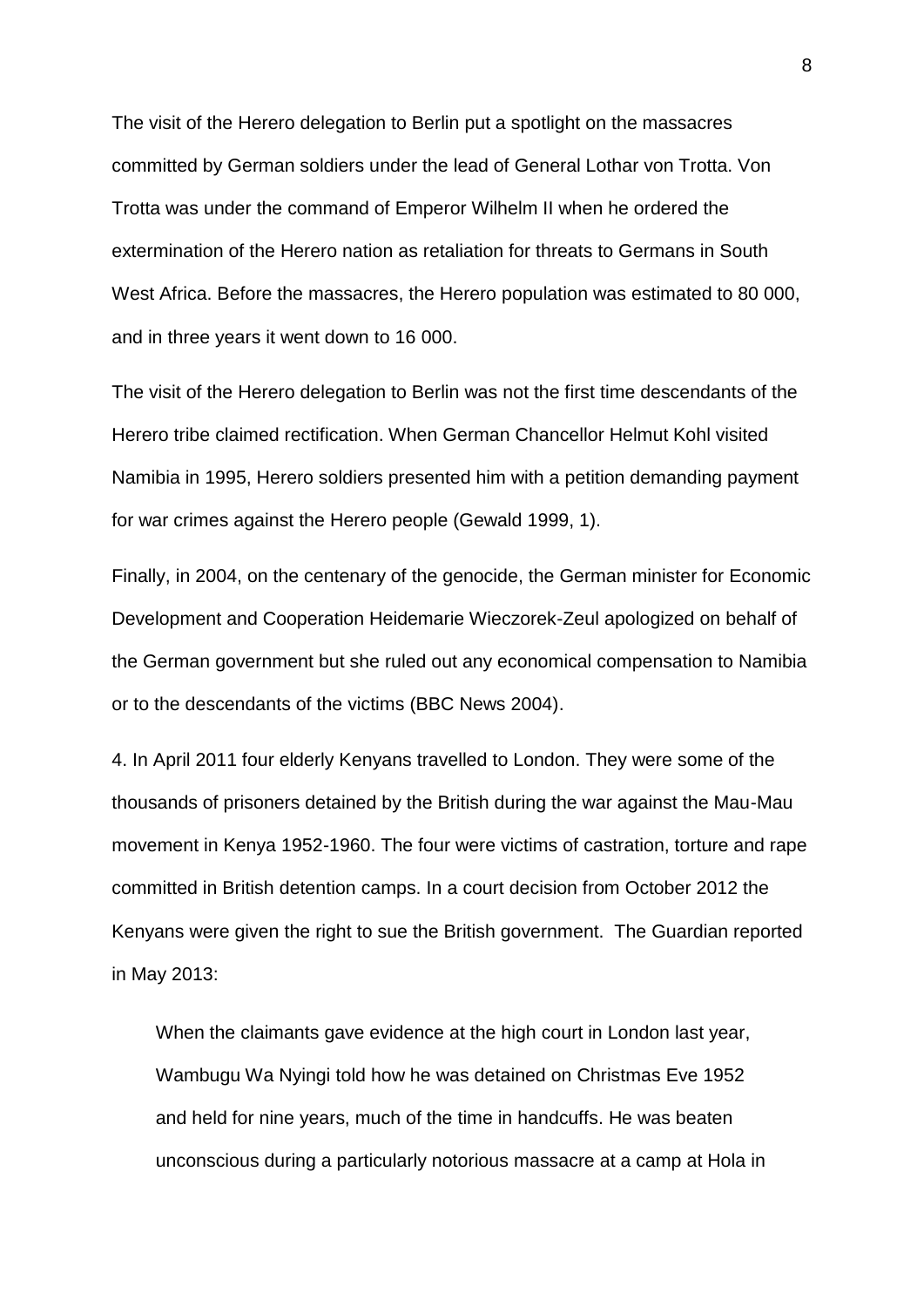which 11 men died. "I feel I was robbed of my youth and that I did not get to do the things I should have done as a young man," he said. "There is a saying in Kikuyu that old age lives off the years of youth, but I have nothing to live off because my youth was taken from me"(Cobain, 2013).

5. In my class with international master's students in applied ethics I raised the question whether colonialism had left "morally relevant traces" in the present. A bright Pakistani female student spoke out and explained, not without some anger in her voice;

Yes, certainly! Everything Pakistani is today considered of less worth compared to the West: we consider our own history as shameful and we feel that we are still slaves under the British rulers. These feelings have also a cultural impact today; to be beautiful is to have blond hair, not black, to be civilized is to eat with knife and fork, not to eat in our traditional way and our traditional languages are superseded by English.

Her outcry mirrors well what Rajeev Bhargava calls "epistemic injustice", a kind of cultural injustice implying that "concepts and categories" providing selfunderstanding and orientation is replaced and marginalized by a dominant power, in this case the colonizer (Bhargava 2013).

# **Global rectificatory justice in theory and practice**

What do the above mentioned different examples have in common? The present global economic order, the Durban conference against racism, the Herero bringing back their forefathers' skulls, the Mau Mau-adherents who sued the British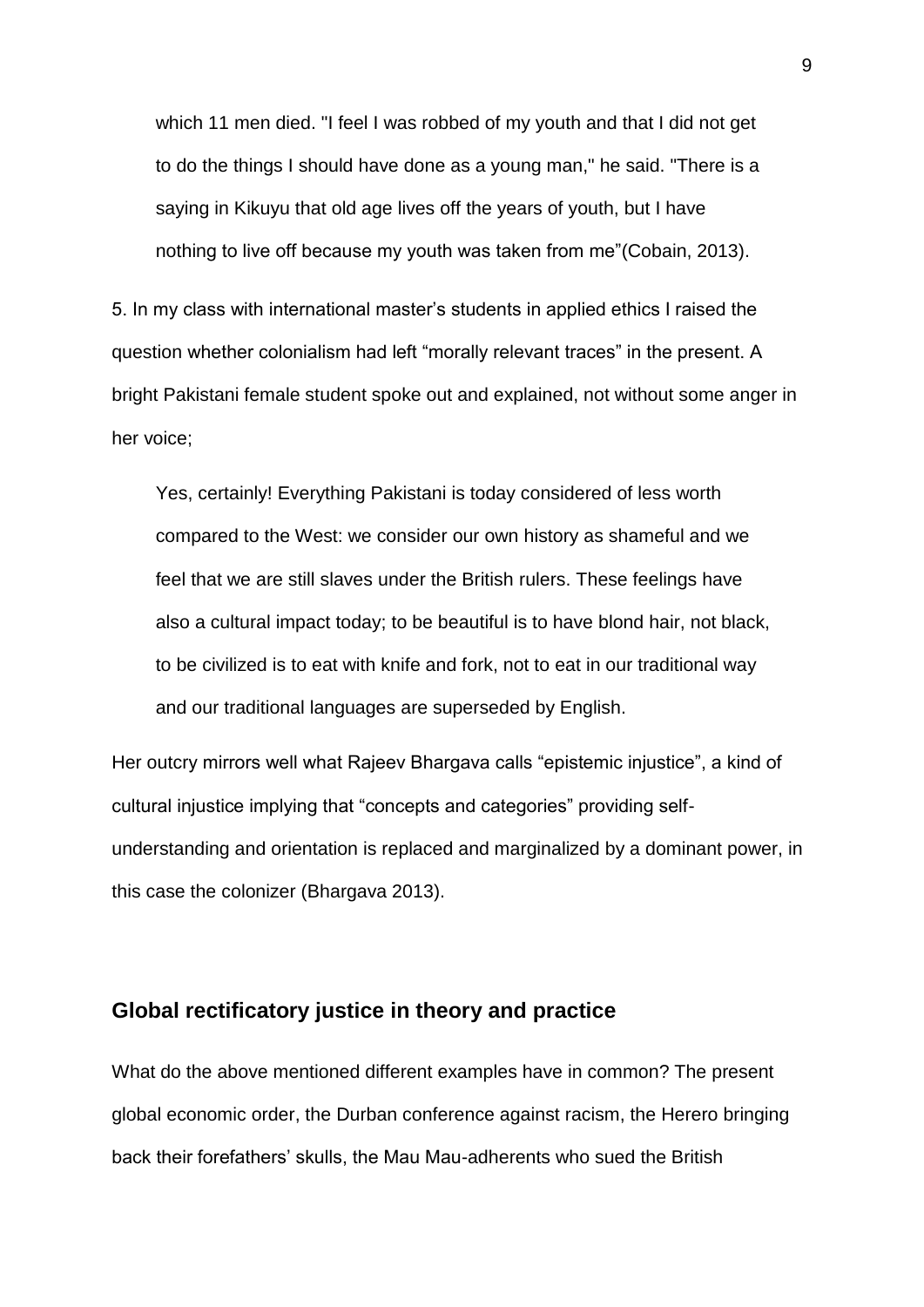government and the Pakistani student's sense of humiliation remind us of the legacy of colonialism. How should we relate to this legacy? The former colonial powers have tried to repress the memories but we should not forget them. There are still victims among us who bear witness and the unjust global order mirrors the history.

Colonialism was a global phenomenon. European nations ruled almost all peoples in Latin America, Africa and Asia. At its height, the British Empire governed one quarter of the world's population. As my cases above illustrate, although decolonization began over 60 years ago, the consequences of colonialism are still evident. Indeed, as I will argue in this book, since this historical era still shapes the global order the legacy of colonialism provides a strong case for global rectificatory justice.

How, then, can the legacy of colonialism have implications for a theory of global justice today? What does rectificatory justice mean in the light of colonialism? What does global rectificatory justice require in practice? The aim of this book is to respond to these questions.

## **A case based argument**

The following story illustrates the idea of global rectificatory justice:

*Assume that I live a life in prosperity and welfare. My next door neighbor, on the other hand, lives in poverty and misery. Let us also assume that many years ago my grandparents stole the land from my present neighbor's grandparents and our present difference in welfare is the result of this historical fact. Then, it seems that my neighbor with good reasons could demand to get a part of my land or income, and thus, that I have some moral*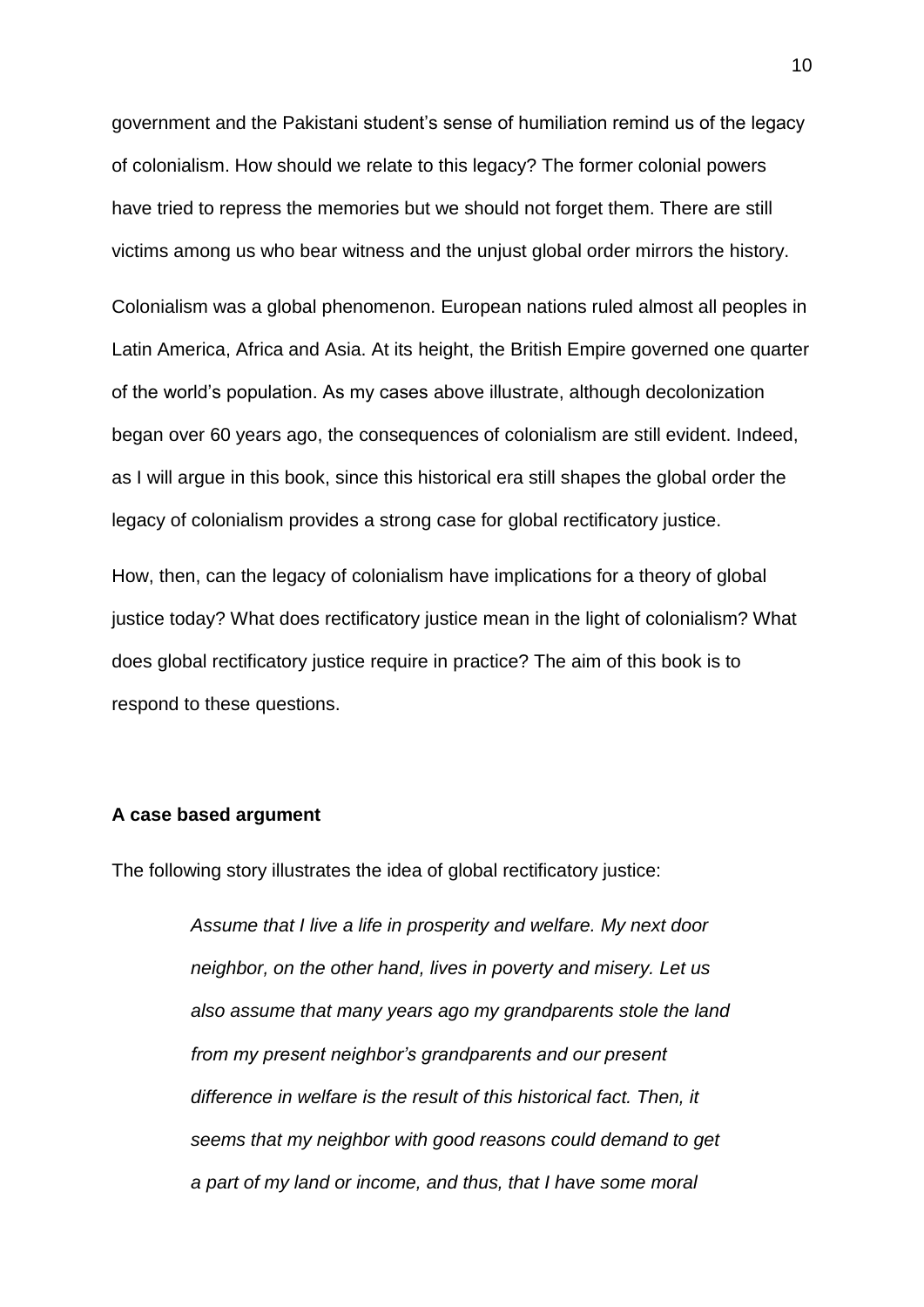*obligations to compensate my neighbor. And these obligations are generated by the acts of my forefathers.* 

Today we live in a "global village". My neighbors are peasants in Malawi, miners in Bolivia and slum dwellers in the Philippines. Although the story is indeed a rough mirror of real history, it helps us to generate some moral intuitions for further analysis.

The present global economic and political order is characterized by inequality: poverty in some parts – almost 1 billion people ("the bottom billion") live on less than one dollar a day - and affluence in other parts, and unequal power relations not least visible by the structures of global institutions like the IMF, the World Bank, and the WTO. This order was to a large extent shaped by colonialism. Most of the former colonies are still, many decades after their independence, suppliers of raw materials or of basic industrial products for markets dominated by the global elite. The past endures in the present.

## **Political philosophy**

Justice is a key concept in political philosophy and can be approached from different viewpoints. In his discussion on justice, Aristotle distinguishes between *distributive* and *rectificatory* justice. Distributive justice deals with the distribution of scarce resources and goods. Rectificatory justice on the other hand, is backward-looking and focuses on correction for past misdeeds. Aristotle writes:

…for in the case also in which one has received and the other has inflicted a wound, or one has slain and the other been slain, the suffering and the action has been unequally distributed: but the judge tries to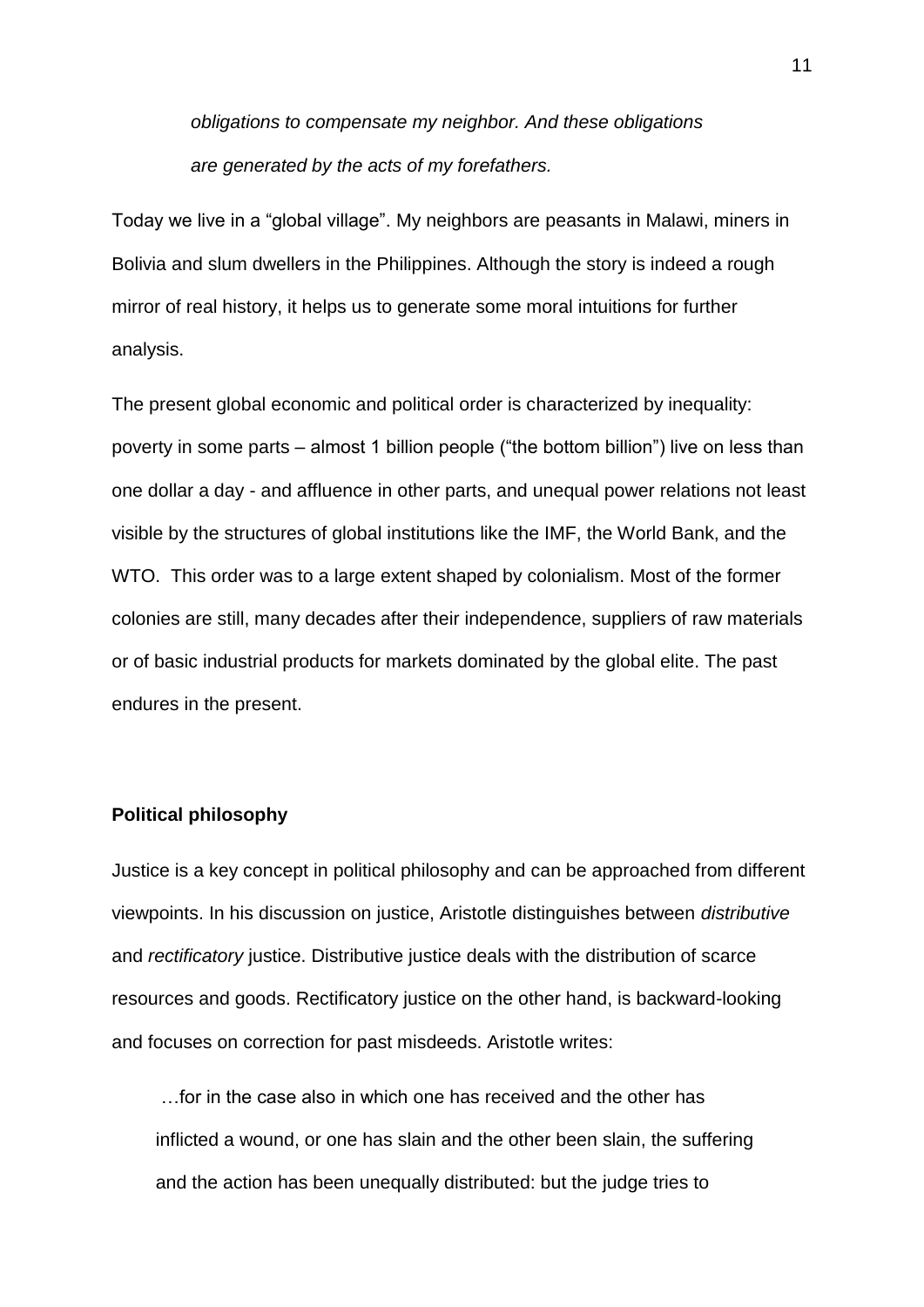equalize things by means of the penalty, taking away from the gain of the assailant […] therefore corrective justice will be the intermediate between the loss and gain (Aristotle 1980, 115).

Given that the history of colonialism involves "inflicting wounds", there is a *prima facie* case for rectificatory justice. But what does rectificatory justice imply if the harm was done a long time ago? Is there a time limit on claims for rectification and could the descendants of victims of colonialism demand rectification? I will come back to these questions later in the book.

A theory of rectificatory justice can also draw from more recent work in philosophy. Building on John Locke's theory of property, Robert Nozick's influential and controversial entitlement theory is an example of a historical, backward-looking theory of justice. According to Nozick, a person is entitled to his or her property provided that it is acquired in a just way. Hence, property rights depend on justice in acquisition and justice in transfer (Nozick 1974).

Nozick's theory is a philosophical justification of libertarianism. But, with some factual assumptions, Nozick's entitlement theory can justify a demand for global rectificatory justice. Given that that the present concentration of property and wealth in the rich part of the world at least partly is the result of unjust historical acquisitions and transfers, i.e. plunder, thefts and war, one could, based on Nozick's entitlement theory, argue for a global "...rectification of injustice in holdings" (Nozick 1974, 152). Historical injustices thus beg for rectifying actions.

The main contribution of Nozick's book *Anarchy, State and Utopia* was that it introduced a historical perspective to the present discussion on justice. As a libertarian Nozick emphasized property rights. My emphasis is different. I will focus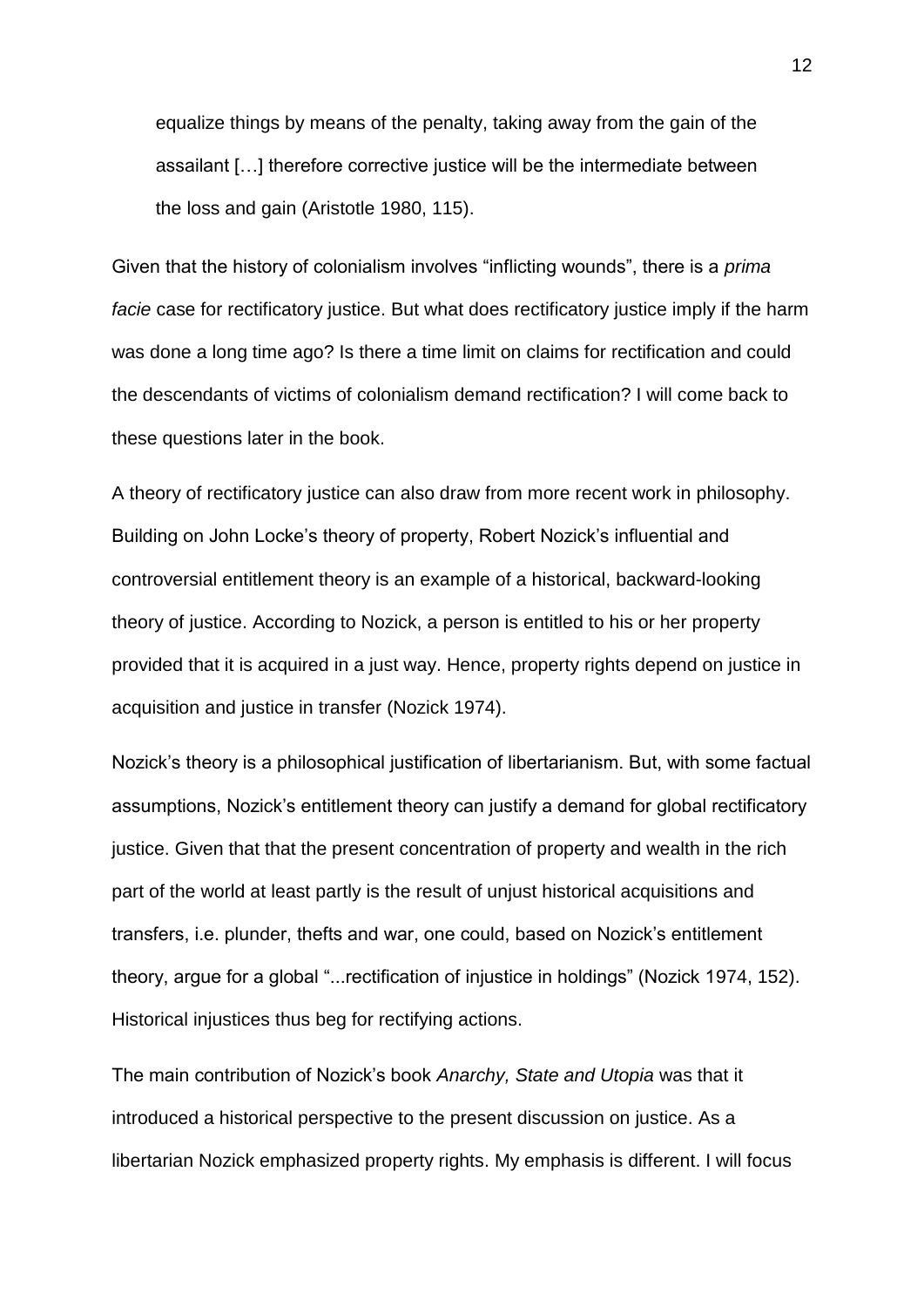on injustices during colonialism and the social and economic reverberations of colonialism today.

#### **Rectificatory justice in practice**

Historical injustice raises the issue of redress. In recent times we have witnessed the emergence of a number of truth and reconciliation commissions, inquiring human rights violations during dictatorships and oppressive regimes. These commissions have in some cases resulted in prosecutions and court trials and in others public acknowledgements and apologies.

Acknowledgements of historical obligations and demands for rectificatory justice are not new in politics. They have been raised in relation to various historical instances of oppression and exploitation. In 1928, in relation to a dispute between Germany and Poland, the permanent Court of International Justice (predecessor of the International Court of Justice), defined reparatory justice in the following way:

The essential principle contained in the actual notion of an illegal act is that reparation must, as far as possible, wipe out all the consequences of the illegal act and re-establish the situation which would, in all probability, have existed if that act had not been committed (in Beckles 2013, p.13).

One much noticed example of historical rectification is the compensation given by Germany to Israel after the Holocaust and another is the policy of affirmative action in favor of black people and former slaves in the United States. The Truth and Reconciliation Commission in South Africa after the fall of the apartheid-regime in 1994 is perhaps the most systematic recent process to achieve both reconciliation and rectification. In parallel to the South African process, initiatives were taken in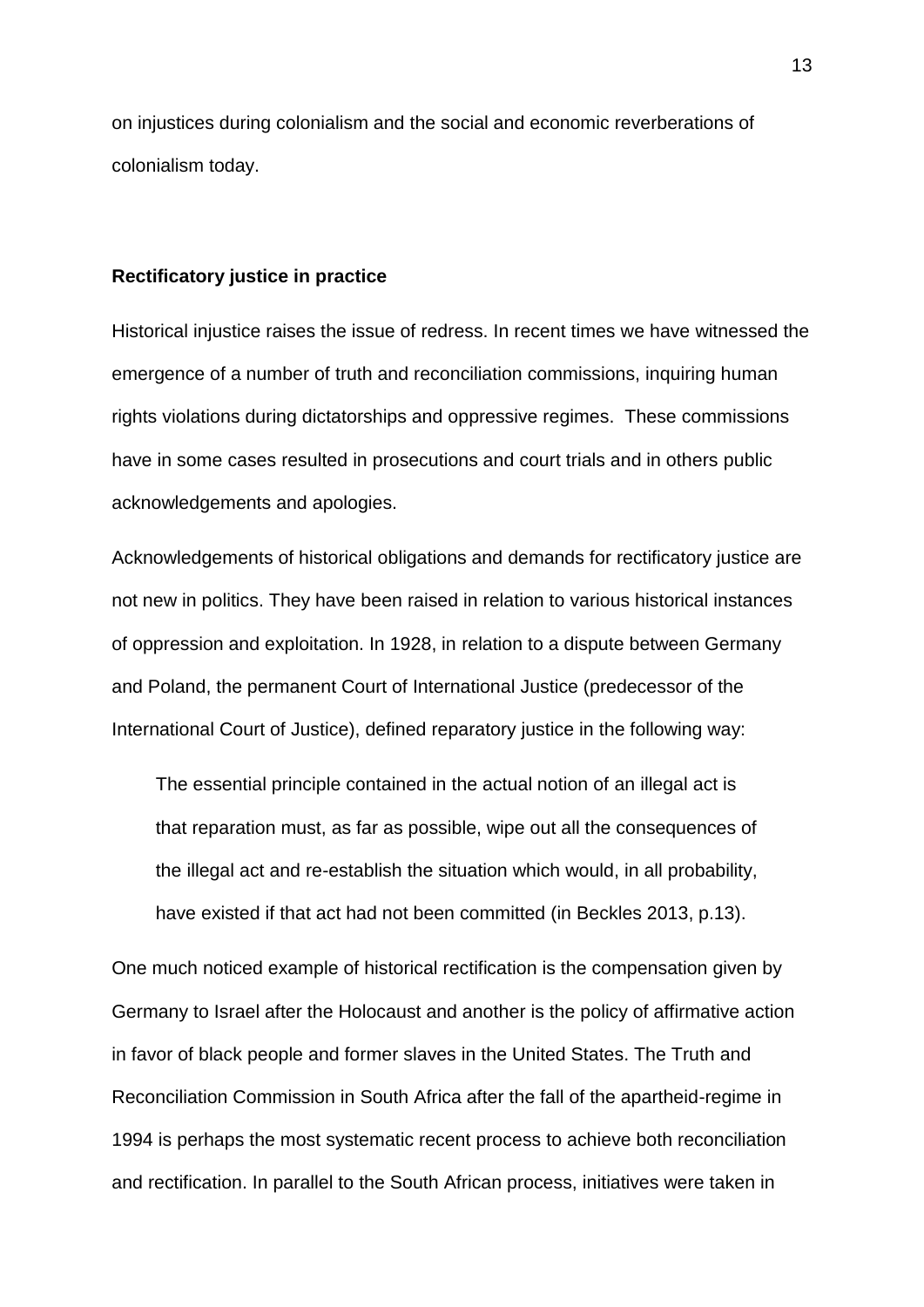Latin America, for example in Chile and Argentina, to restore justice when democracy was reestablished after the military dictatorships in the 1970s and 1980s. Although the colonial powers did their utmost to hide the dark side of the colonial period after the colonies became independent, there are at least some examples of rectificatory processes after colonialism. The Kenyans' claim for a court trial in Britain reminded the world of the hidden history of detention camps and torture, the Herero people has repeatedly demanded rectification from Germany and when French president Hollande visited Algeria in 2012 for taking part in the celebration of the nation's 50<sup>th</sup> anniversary as an independent state, he acknowledged trespasses by the French army during colonial times, although he refused to apologize. In 2013, the Caribbean's heads of state decided to form a commission with the aim of preparing rectificatory claims against Britain and other slave trading nations for harms during colonial times. These examples illustrate that the legacy of colonialism has both a personal and a political side. Individuals were subjected to harm and oppression and could claim rectification. But entire nations and peoples were also victims of injustices.

## **Rectificatory justice in theory**

The above mentioned rectificatory political processes have fueled the discussion on rectificatory justice in history and political theory. Historians have reported on various cases of rectificatory processes after periods of dictatorships and human rights violations, and there is an ongoing philosophical discussion on the meaning of rectificatory justice and on the justification of compensation to afflicted groups. For example, John Torpey is mapping reparation claims; one scale refers to violations;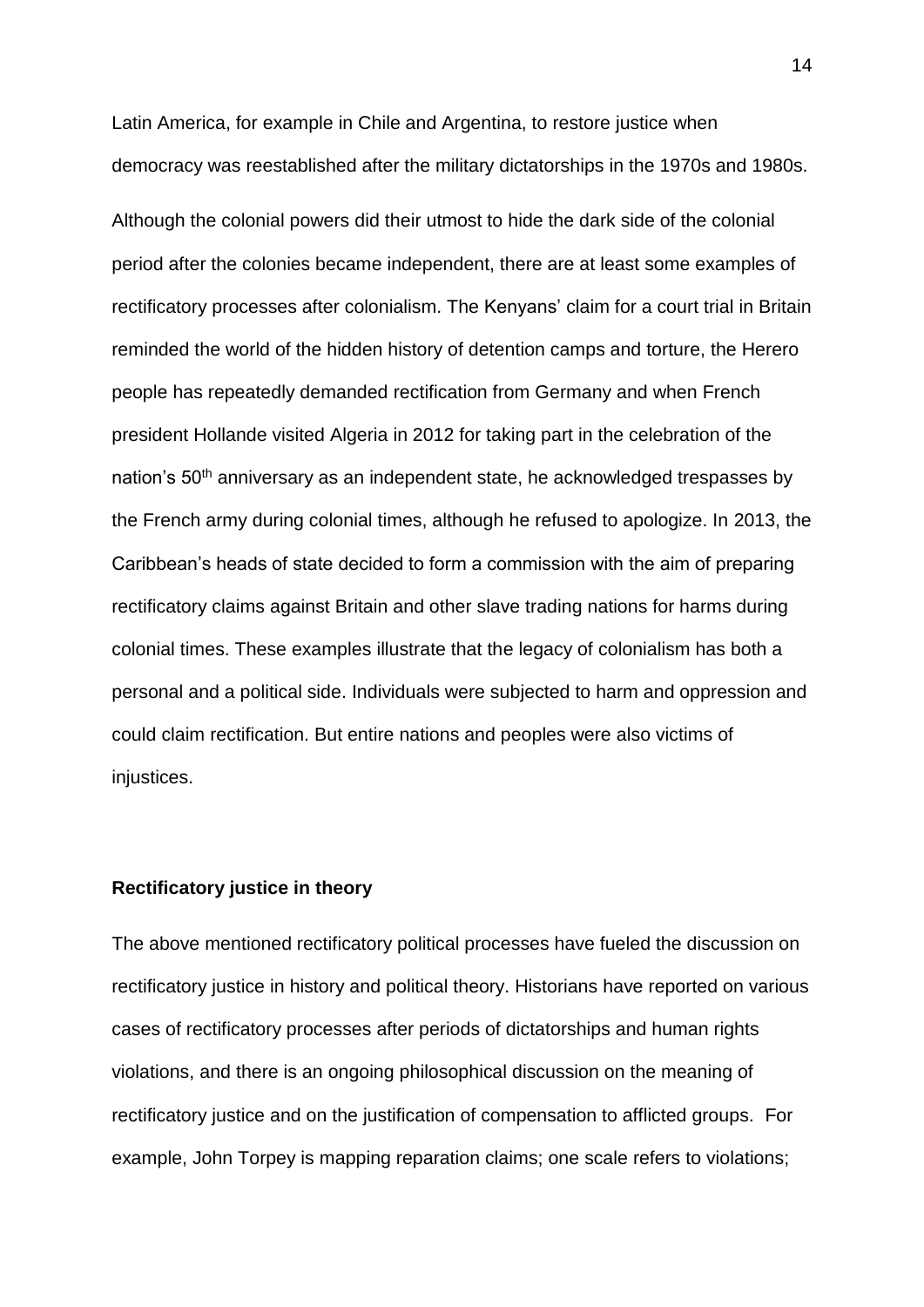from theft of cultural artifacts (for example artworks) to human rights violations and another scale refers to possible forms of reparations; from symbolic to economic (Torpey 2003, 13). Alfred Brophy takes the Black Americans' claims for reparations as a point of departure for discussing controversial premises behind rectification (Brophy 2006). In his book *The Guilt of Nations*, Elizir Barkan gives an account of a number of rectificatory processes that has been going on as residues of World War II and some examples of rectification for colonialism and its aftermath (Barkan 2000). Richard Vernon discusses some matters of principle, for example if rights survive death persons, the attribution of responsibility for compensating past deeds, and how past deeds continue in the present in relation to a number of cases of historical injustices (Vernon 2012), and Jeff Spinner-Halev argues that our emphasis should not be on compensation for injustices in the past but on the fact that some past injustices become enduring and are therefore felt today (Spinner-Halev 2012).

Janna Thompson examines a number of cases of reparative demands, and in particular the cases of Aborigines in Australia and Maoris in New Zealand and develops a theory of reparation and reconciliation with a focus on broken treaties (Thompson 2002). Bernard Boxill argues for African Americans´ reparations after colonialism and slavery (Boxill 2003), Stephan Winter discusses whether uncertainty of what would have happened if history had taken a different path undermines the demands of black Americans (Winter 2006), and David Lyons examines the historical entitlement arguments for returning American land back to Indians (Lyons 1982).

Rhoda Howard-Hassmann discusses whether there are good reasons for reparations to Africa (Howard-Hassmann 2008), historian Hilary Beckles (2013)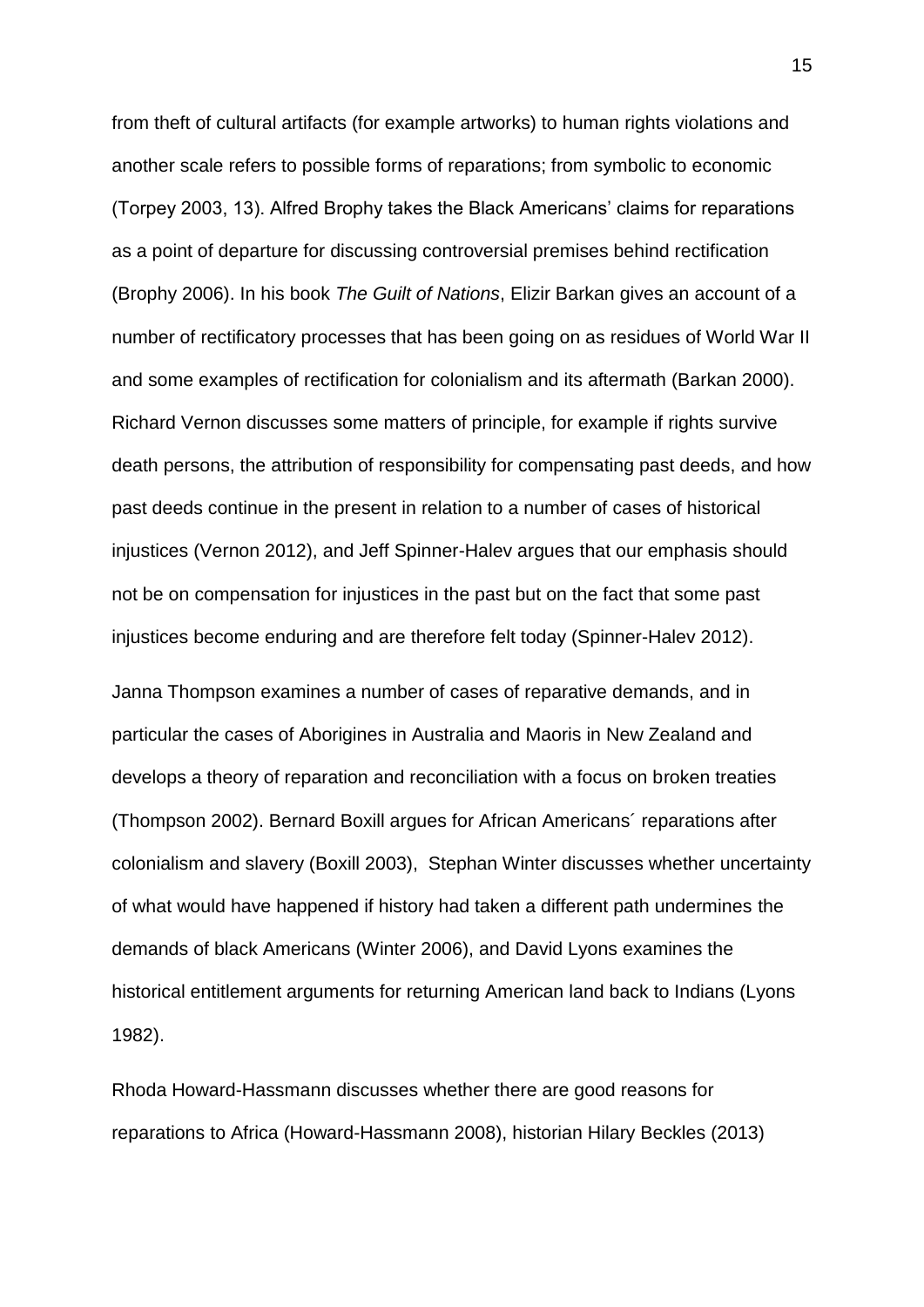argues for "Britains black debt", i.e. that Britain has a debt to pay to the Caribbean for slave trade, slavery and exploitation during the colonial times.

Theoretical accounts relating the legacy of colonialism to the ethical discussion on global justice today are rare. Kok-Chor Tan argues that ideas of reparation for colonial injustices can supplement egalitarian arguments for global justice (Tan 2007), David Miller raises the question if former colonial nations have inherited responsibilities for what was done to the colonies and line up alternative scenarios for how rectification could be done (Miller 2007), and Daniel Butt argues that colonial injustices undermine the legitimacy of present resource holdings (Butt 2009). According to Thomas Pogge a root cause of the present gap between the global "haves" and the global "have-nots" is the colonial history of oppression and genocide. However, he does not elaborate on the implications of this history for present day claims for global justice (Pogge 2002, 203-204).

Among critical voices of demands for rectification are the philosophers Jeremy Waldron, who argues that historical redress presupposes problematic counterfactual calculations (1992, 2007) and George Sher, who questions if descendants to victims of oppression and injustices have any right to claim rectification (1980, 2006).

# **My argument**

The argument for rectificatory justice that I develop in this book is built on the following premises: 1) there is a moral obligation to rectify the consequences of harmful acts, 2) colonialism was in various ways harmful for the colonies, 3) the present unjust global structure is a legacy of colonialism, and 4) the obligation of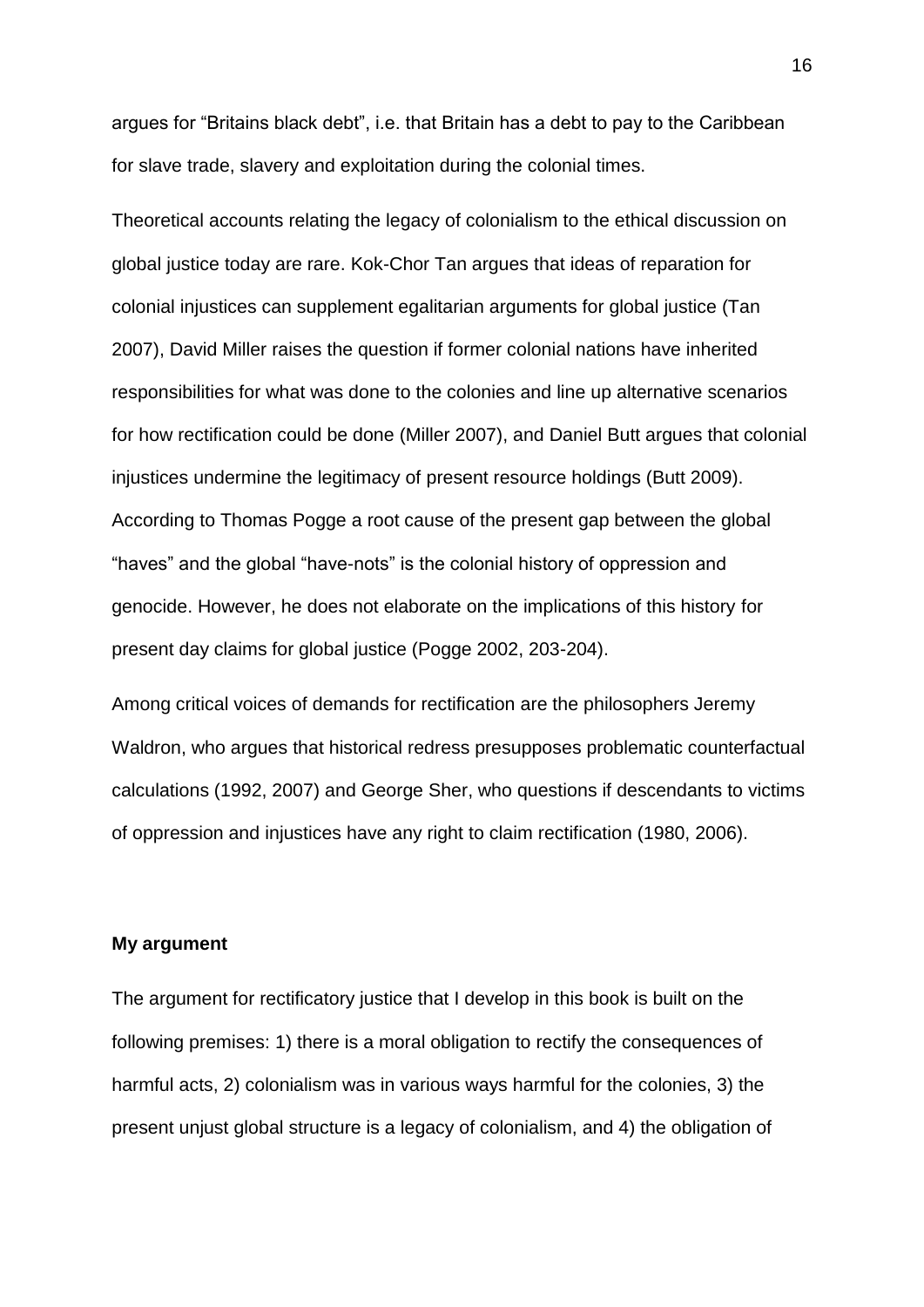rectificatory justice is trans-generational so long as there are identifiable beneficiaries and victims of past injustice in the present.

My argument is first based on the "do-not harm-principle", or  $-$  in other words  $-$  the "principle of non-maleficence" (Beauchamp and Childress 2001). When harm is perpetrated, the victim can claim redress. This is the basic idea of rectificatory justice.

During the era of colonialism, colonies were harmed in different ways. They were subjects to interventions, war and occupation, slavery and forced labor, genocides and massacres, extermination of domestic religions and cultures, forced replacement of populations, economic dominance and exploitation and various other kinds of human rights violations. Individuals and peoples who were victims of these harmful acts have a right to redress. Rectificatory justice is a way to "…restore the dignity of the victims" as the follow-up UN conference on racism in 2009 says. In this respect, my argument for rectificatory justice is backward-looking; what happened in the past is the basis for present claims for justice.

The legacy of colonialism is enduring. Since the global structure is still shaped by colonialism, the argument developed in this book is also forward-looking. Relations of dominance and subjection, as well as inequalities inherited from colonialism ought to be changed. In this way, global distributive justice and global rectificatory justice are complementary, or in the words of Nigerian philosopher Peter Osimiri,

…while the rectificatory theory of justice provides a sound basis for repairing historic injustices, it also provides a strong normative platform for reforming the present global economic order into one that is fairer to the poor (Osimiri 2010).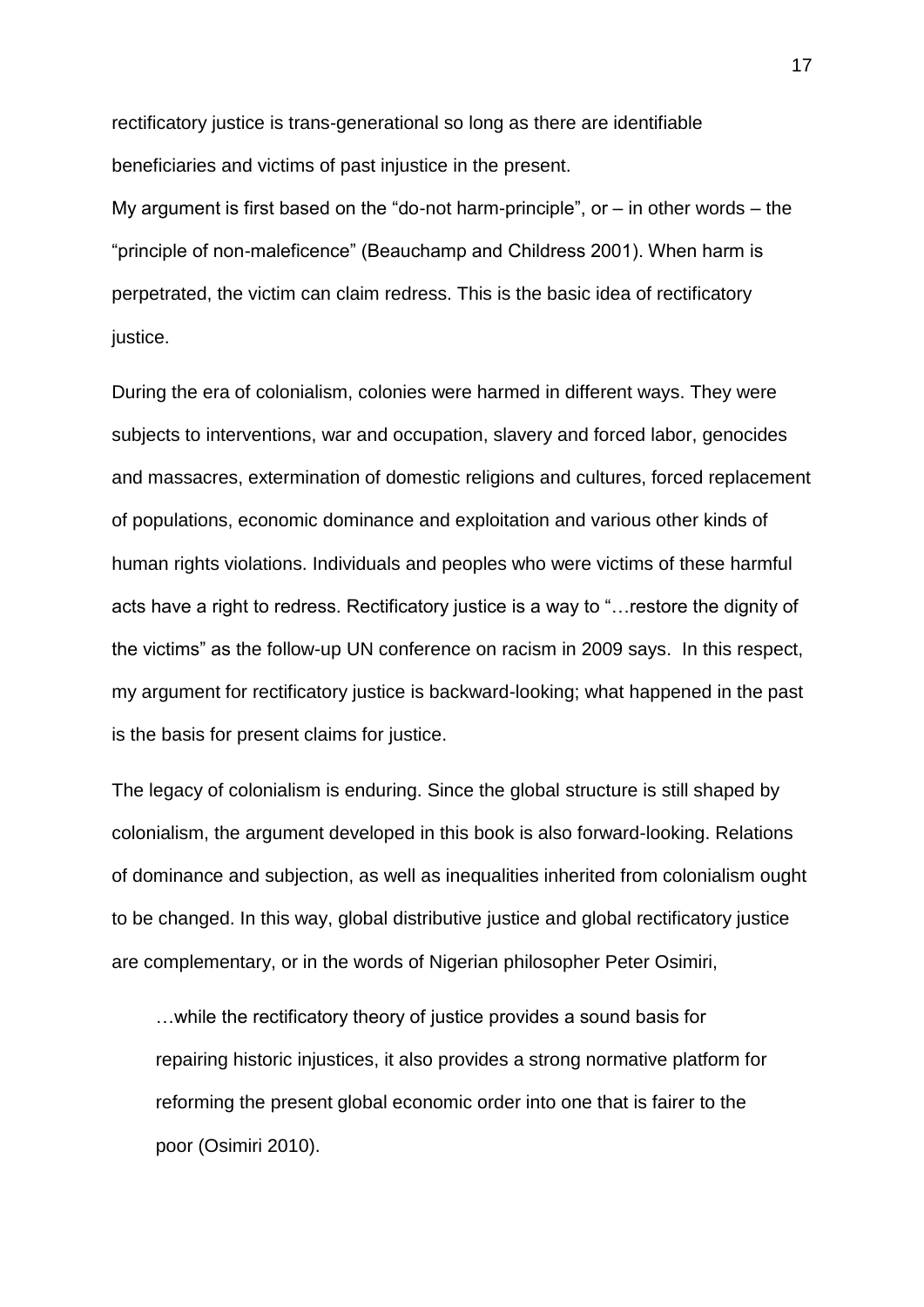But is it really fair to assign duties of rectification for the deeds of one's forefathers? When God in the Old Testament is said to punish "...the children for the sin of the fathers to the third and fourth generation..." (Deuteronomy 5:9) one could question both the rationality and goodness of such a God. Why should a person who has done nothing be punished? This questioning of inter-generational rectification will be discussed later in the book.

#### **Method**

This is a book in ethics, or more precisely in applied ethics. Ethical questions are raised concerning the implications of past wrongful acts and their enduring consequences for the present relations between the global rich and the global poor, i.e. ethics is applied to both a historical period and the present global order.

I develop arguments for a normative thesis and discuss possible objections. Some arguments have the form of thought experiments, as the one about the poor neighbor above. In a thought experiment, one tells a story that is analogous to an actual historical event and investigates what moral intuitions the story generates. The moral intuitions generated by the thought experiments are related to ethical theory, in this case a theory of rectificatory justice.

As all argumentation in applied ethics, even my argument depends on factual accounts and assumptions. In my case, I rely on reports and accounts of the history of colonialism and its political and economic consequences, and of facts of how the present global world order works. As a consequence, my argument can be challenged from two angles. A critical reader can either question the ethical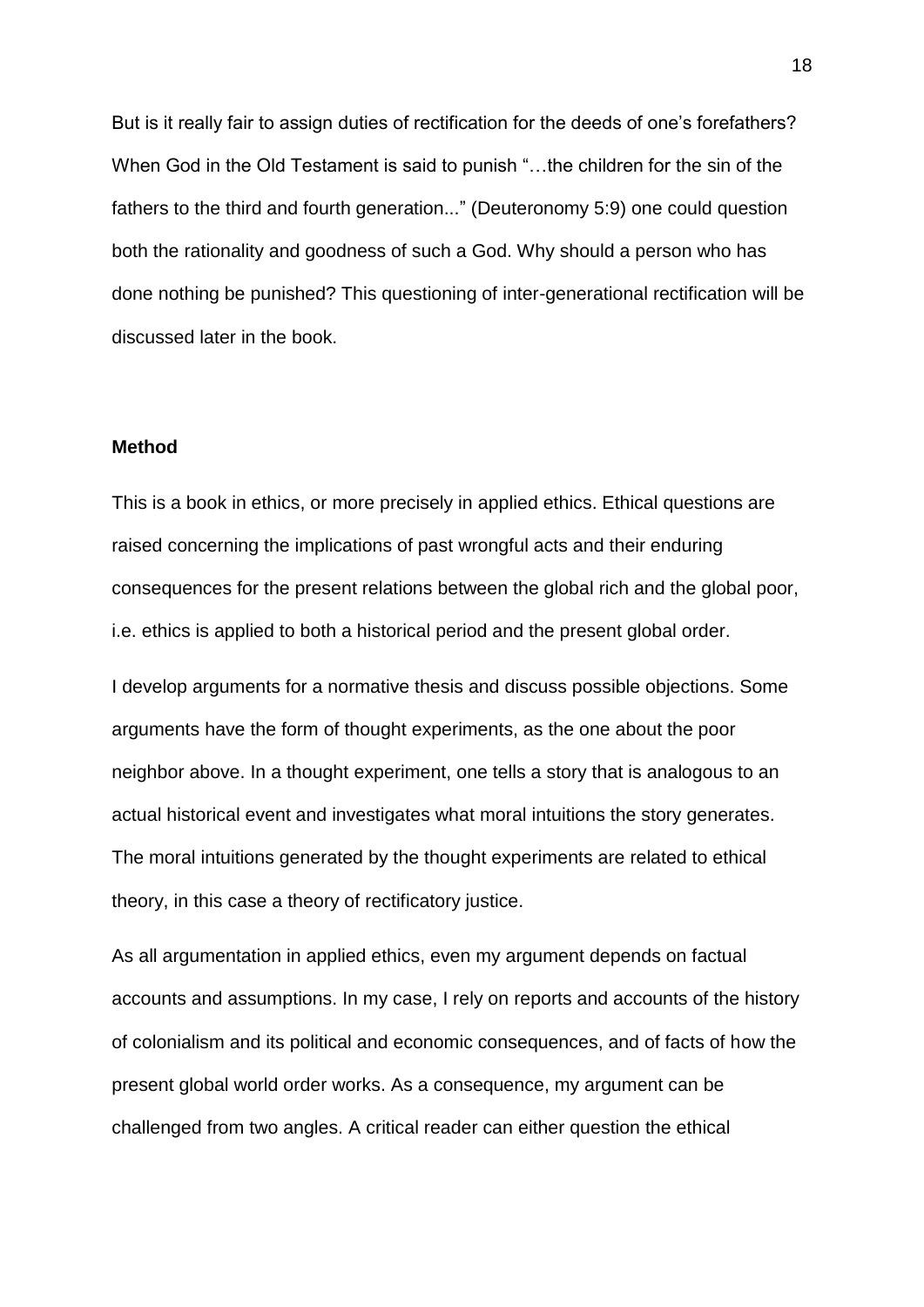reasoning, i.e. the author's moral intuitions and normative theory, or the factual basis.

#### **Is history relative?**

It has become fashionable to argue that history is relative. In the discussion on historical reparations, one sometimes encounter the view that different groups interpret history differently and that history is subjective. One group has one view of what happened in the past and another group has a different view. "History has become increasingly malleable", as Barkan writes (Barkan 2000, x).

History is always a matter of interpretation and critical historians remind us that official historical accounts are normally written by the victors. As a consequence, the voices of the victims are more seldom heard, or as Klaus Neumann writes,

In many cases, the vast majority of sources about a past injustice were generated by those responsible for it. Often, the voices of victims only survive in the accounts of their tormentors (Neumann 2013, p.7).

One aspect of this subjectivity of history is that social identities and national sentiments normally are shaped by an established interpretation of historical events.

A pertinent example of a need for reevaluating history is the recent findings of historians David Anderson and Caroline Elkins of the British combat against the Mau Mau-movement in Kenya in the 1950s. The established view of British civilization fighting superstitious and brutal African warriors has to be reconsidered from the ground (see Chapter 4).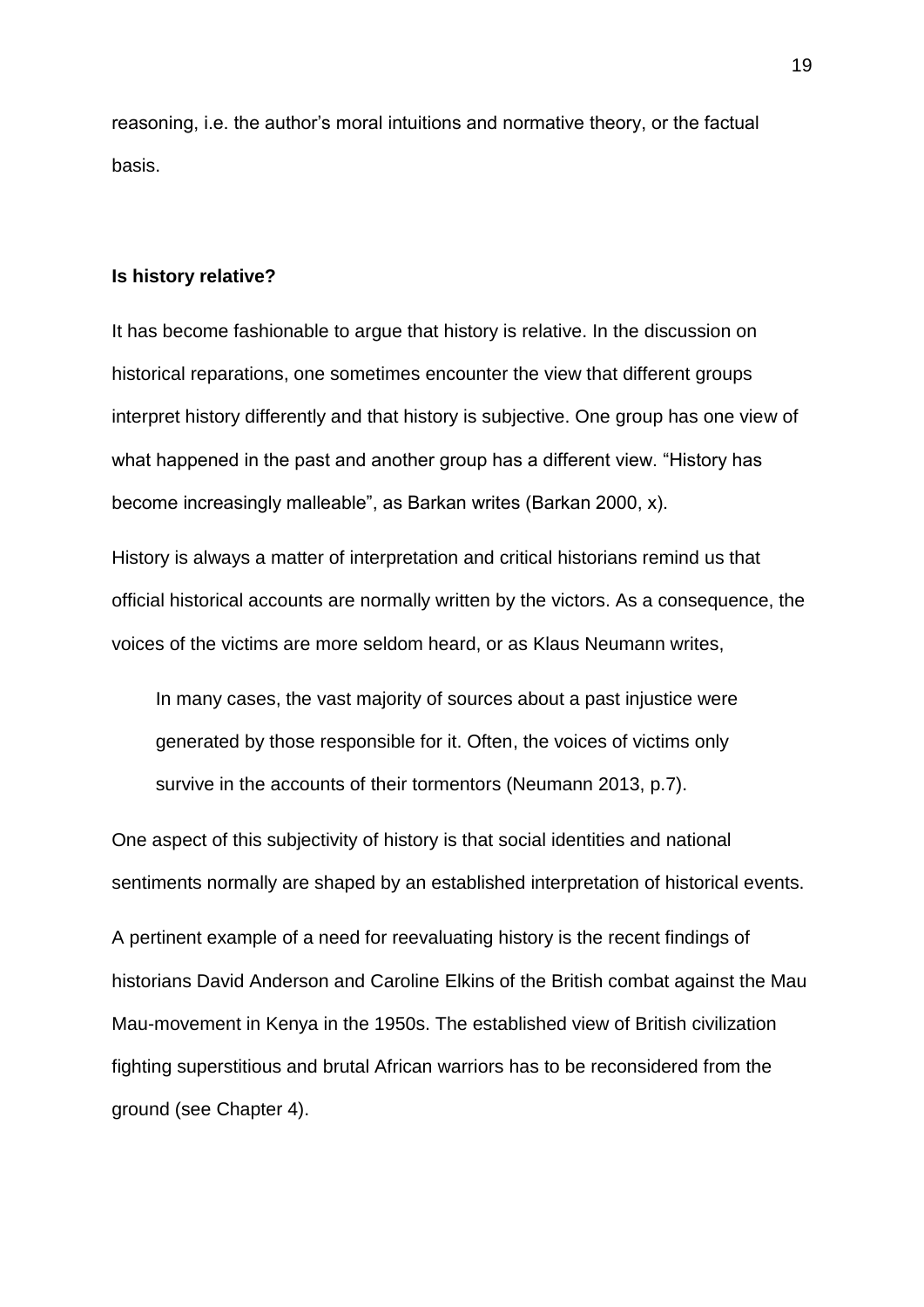Does this view of history force us to adopt a relativist stance? And does it imply that demands for rectification always are based on one group's point of view and that those demands are thus *per se* questionable? It is true that history is a battlefield for different interpretations. It is also true that different actors usually recapitulate the past in different ways and that their reports are informed by their values and their self-interests. However, this does not imply that we must surrender to relativism. The Holocaust is not just a narrative told by Jews and the slave trade is not just a narrative told by Africans. There are historical facts behind the narratives and these can be critically examined.

The scientific virtues of objectivity, impartiality and fair assessment does not necessarily conflict with sympathy for the victims and efforts to highlight historical injustices, as long as there are good reasons for this ethical positioning. For those involved in an endeavor of rectificatory justice it is of utmost importance to get the historical facts correct. There are good reasons for rectification only if the stories told by the victims, and the interpretations of the history behind the rectificatory claims, have a solid empirical underpinning.

#### **Overview**

As a point of departure, in Chapter 2 I show how the present discussion on global justice ignores an important premise. I argue that the current global order, including the distribution of wealth and power, in different ways mirrors the colonial structure. Further, I argue that, what Thomas Pogge calls, the "international resource privilege", an alliance between on the one hand multinational corporations and on the other authoritarian leaders in developing countries, has its roots in colonialism.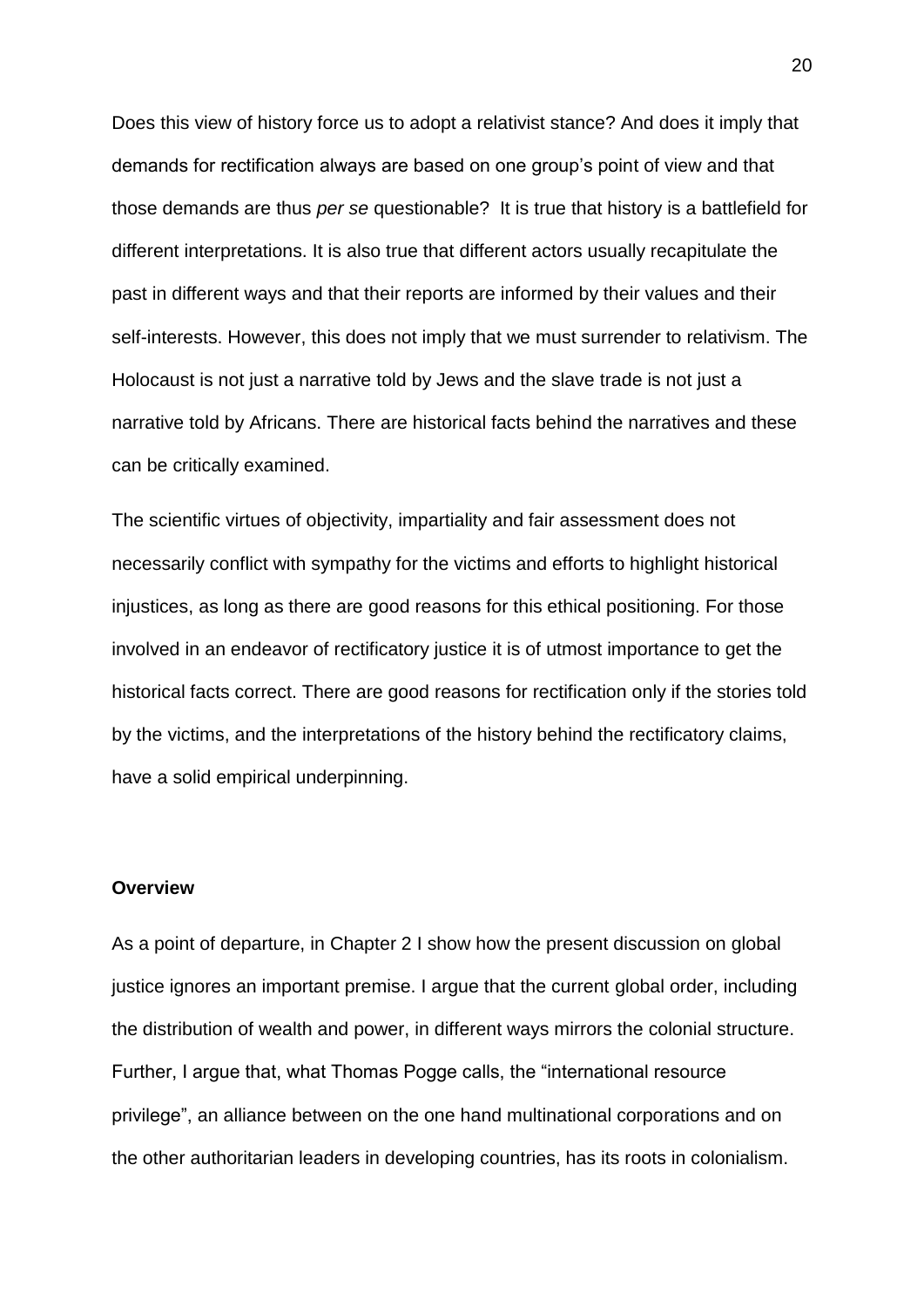John Rawls's *Law of Peoples* has greatly influenced the discussion on global justice. In Chapter 2 I also argue that a principle of rectification should be added to the principles of international justice that Rawls suggests. I draw the conclusion that a historical perspective will contribute to a more comprehensive notion of global justice.

A discussion of whether there are good reasons for rectification after colonialism must relate to the legacy of colonialism; was colonialism detrimental or beneficial for the colonized peoples' situation and what are its political and economic consequences today? Chapter 3 gives a broad introduction to colonialism and imperialism; how European hegemony was established, "the scramble for Africa" when Africa was divided between European colonial powers at the Berlin Conference 1884-1885, the colonization of Asia and the United States´ dominance over Latin America etcetera.

After a general overview of the colonial history in Chapter 3, Chapter 4 presents and discusses five examples of the practice of colonialism. The examples illustrate different aspects of this period of history; one example of a rather peaceful but nevertheless in the long run destructive colonial period (Uganda), one example of a vicious quest for minerals and other raw materials which undermined a country's future (Congo), a genocide that had lasting consequences (South West Africa/Namibia), a war of liberation that was violently resisted by the colonial power (Kenya) and finally one example of how colonies and pseudo-colonies were integrated in the world market with fatal consequences for the countries' own economic development (India).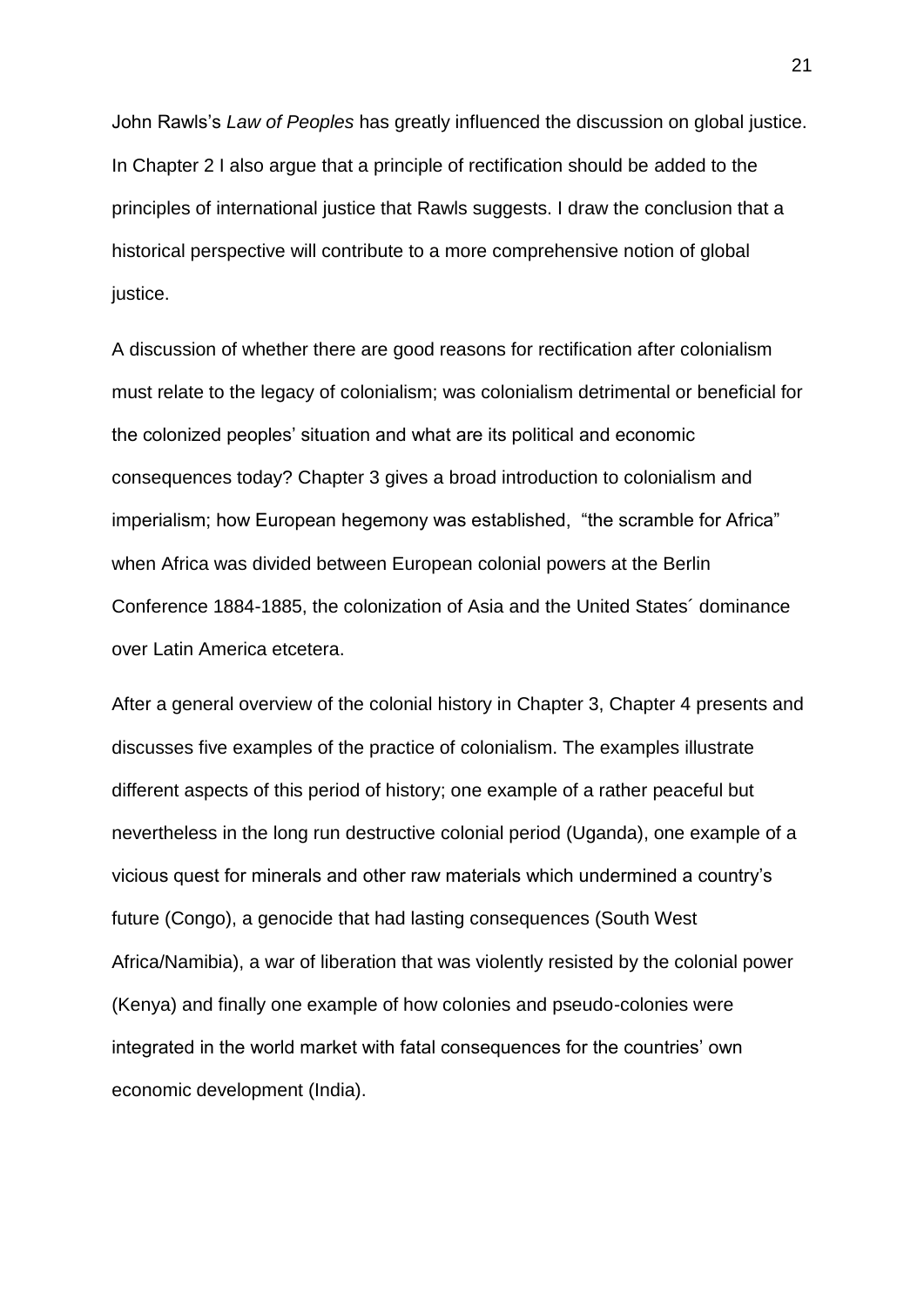The point of departure of Chapter 5 is the question of how colonialism and imperialism shaped the present global structure. The primary question is: How were the present poor nations and former colonies affected by the fact that they were dominated by foreign powers for hundreds of years? The second question is: How did colonialism affect the development in the present day wealthy nations? Both these questions are highly controversial and experts in the field are divided in their answers. Hence, the aim is to relate my argument to some answers given by historians and economists and discuss the implications for the argument for rectificatory justice after colonialism.

The impact of colonialism was not restricted to political and economic spheres. There was also a colonization of minds, traditions and cultures. This form of enduring colonialism has been revealed by post-colonial theory. In Chapter 6 the "epistemic injustice" of colonialism is discussed with the help of the Indian social theorist Rajeev Bhargava's theory of the colonization of "epistemic frameworks".

Did former colonies demand rectification when they got independence? Chapter 7 gives an overview of rectificatory claims after colonialism. Some examples are the Herero claims against Germany, the claims of former Mau- Mau adherents against Great Britain, compensation to the Aborigines in Australia and Caribbean claims for rectification for slavery and the slave trade.

What is the *meaning* of rectificatory justice? In Chapter 8 I analyze the concept of rectificatory justice. I start by giving an account of some philosophical views of rectificatory justice. The main part of the chapter contains an analysis of the concept and theory of rectificatory justice. In order to structure the discussion of rectificatory justice a model of rectificatory justice is developed and the model is then applied to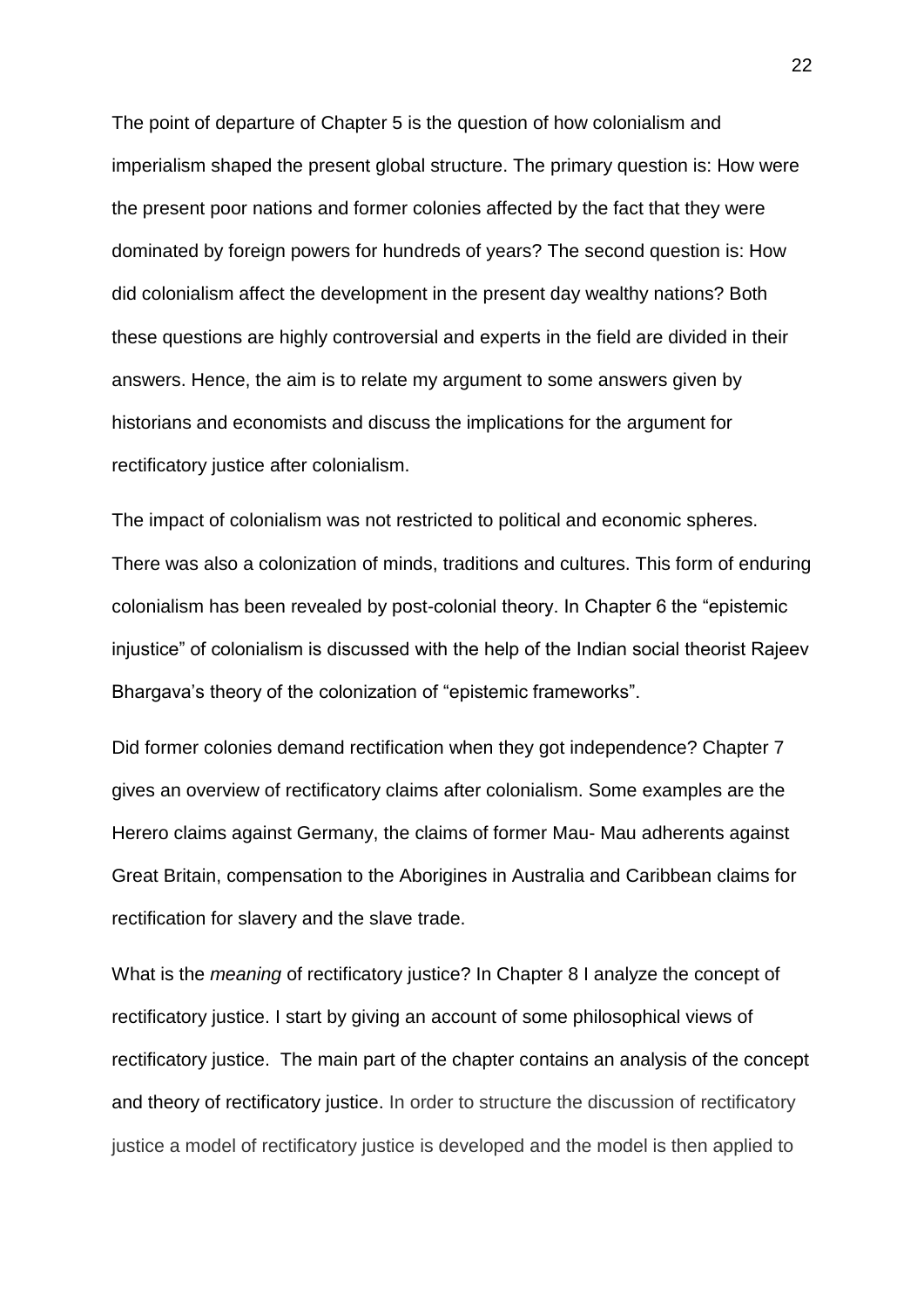historical rectification after colonialism. I develop a theory of rectificatory justice and address the questions of who can rightly claim rectification and who owes rectification, whether there are temporal limitations to rectification, and what is owed in the name of rectification after colonialism. Finally, I discuss the question whether it is unfair and even anachronistic to claim rectification for past wrongs.

Do demands for rectification merely open up wounds that have been healed? Are forgiveness and reconciliation perhaps better alternatives than rectification? The relation between rectification on the one hand and forgiveness and reconciliation on the other is discussed in Chapter 9 I argue that both political forgiveness and reconciliation are related to and normally require rectification. Although rectificatory justice, forgiveness and reconciliation cover similar conceptual space and in some ways overlap, there are also crucial differences and neither forgiveness nor reconciliation can replace rectification.

The idea of rectificatory justice is controversial and a number of philosophical arguments have been raised against it. The arguments that claims for rectificatory justice come into conflict with ethical presentism and ethical individualism, that they presuppose problematic counterfactual premises, that they are insensitive to changing circumstances and that descendants have no right to claim rectification while they would not have existed if the previous harm had not taken place (the nonidentity problem) are discussed in Chapter 10. However, neither objection undermines the argument for rectificatory justice after colonialism.

In the Durban Declaration of the United Nation's conference on racism 2001, slavery and the slave trade were in focus. The delegates expressed their sorrow about this dark period in history and demanded that it should be commemorated. The question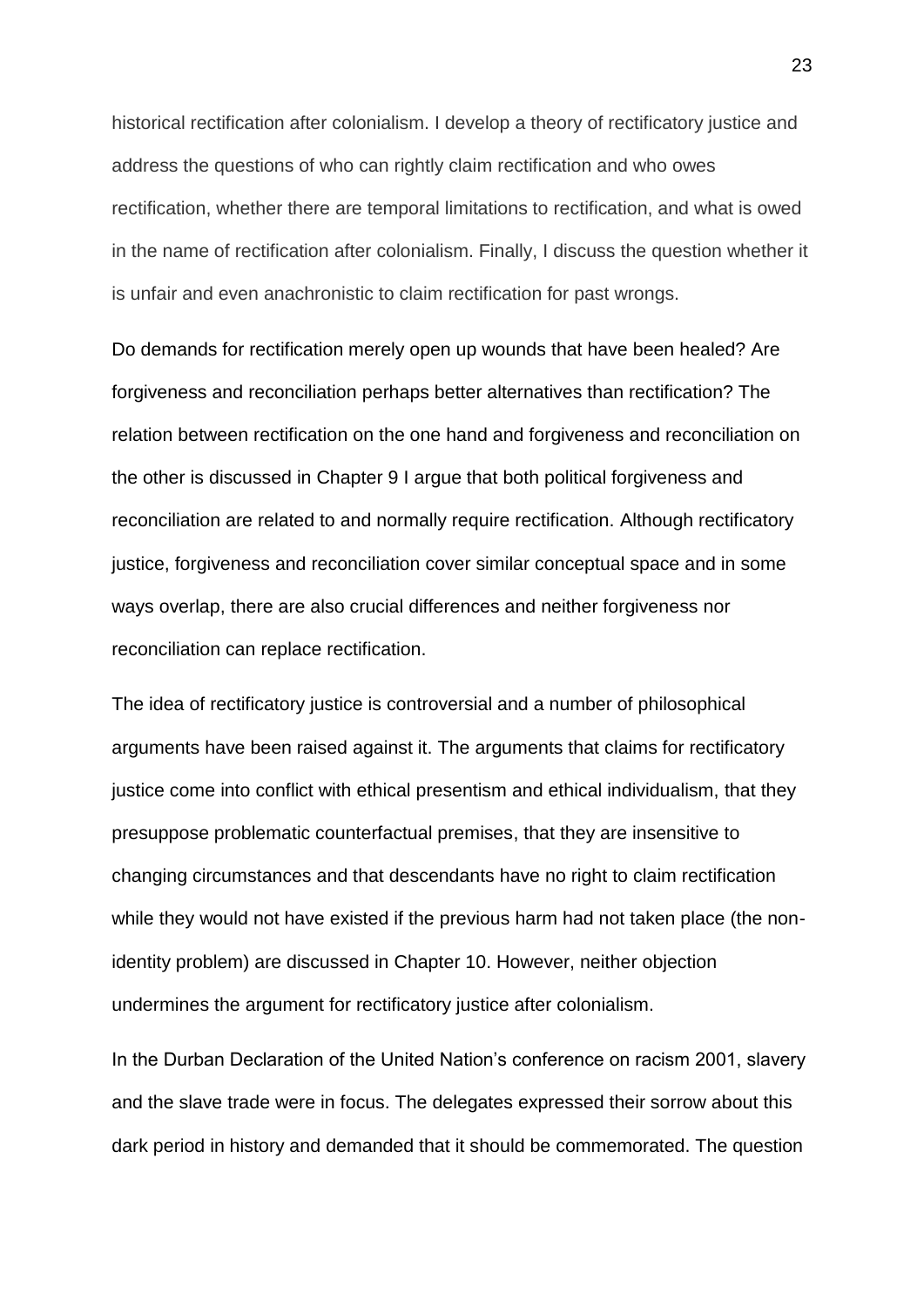of rectification was hotly discussed. Is there a moral reason to rectify African nations for of the harmful impact of the slave trade? This question is discussed in Chapter 11.

What are the practical implications of historical rectification and how should the relations between former colonies and former colonial powers be shaped in the future? In the remaining part of the book, these questions are addressed.

Migration from former colonies to former colonial powers is an important feature of international migration flows during the latter part of the 20th century. The question discussed in Chapter 12 is if a generous immigration policy on behalf of persons from former colonies is an appropriate measure for former colonial powers to compensate for colonial injustices. I conclude that since migration from the global south to the global north on the whole is detrimental to the long-term interests of the south it is not a fitting way to rectify.

Colonialism shaped the global order and had enduring consequences for the relations between the former colonial powers and the former colonies. How can these relations of dominance and submission be changed? Critics of the TRIPS-agreement (Agreement on Trade Related Intellectual Property Rights), regulating patents and intellectual property rights on a global level, argued that the interests of the global poor to get access to pharmaceutical products came into conflict with the pharmaceutical companies' interest of globalizing intellectual property rights. Surprisingly enough, the resistance from developing nations and many NGOs to the agreement were at least partly successful in shaping revised regulations more to the favor of the global poor. In Chapter 13, the TRIPS-discussion is analyzed from the point of view of rectificatory justice.